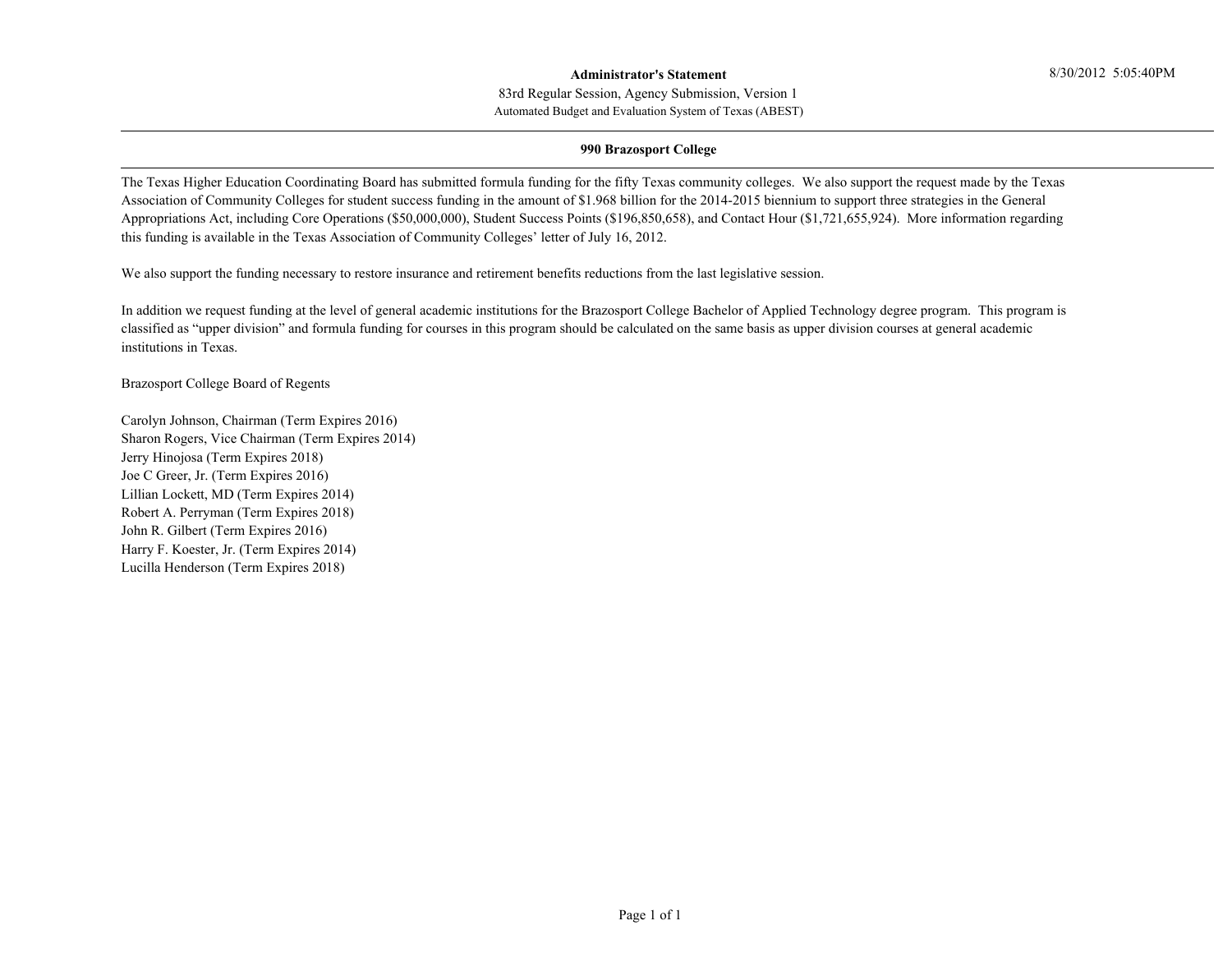| Agency code: | 990 | Agency name: | <b>Brazosport College</b>                               |       |           |  |
|--------------|-----|--------------|---------------------------------------------------------|-------|-----------|--|
|              |     |              | Automated Budget and Evaluation System of Texas (ABEST) | PAGE: | OF        |  |
|              |     |              | 83rd Regular Session, Agency Submission, Version 1      | TIME: | 5:05:40PM |  |
|              |     |              | <b>SESSION AGENCY MISSION</b>                           | DATE: | 8/30/2012 |  |

**AGENCY MISSION** 

Brazosport College exists to improve quality of life by providing associate and baccalaureate degree programs, academic transfer programs, job skills training, and cultural enrichment in an efficient and cost effective manner. The board, faculty and staff are committed to student success by responding to student needs, creating a dynamic learning environment, exceeding expectations, and enriching our community.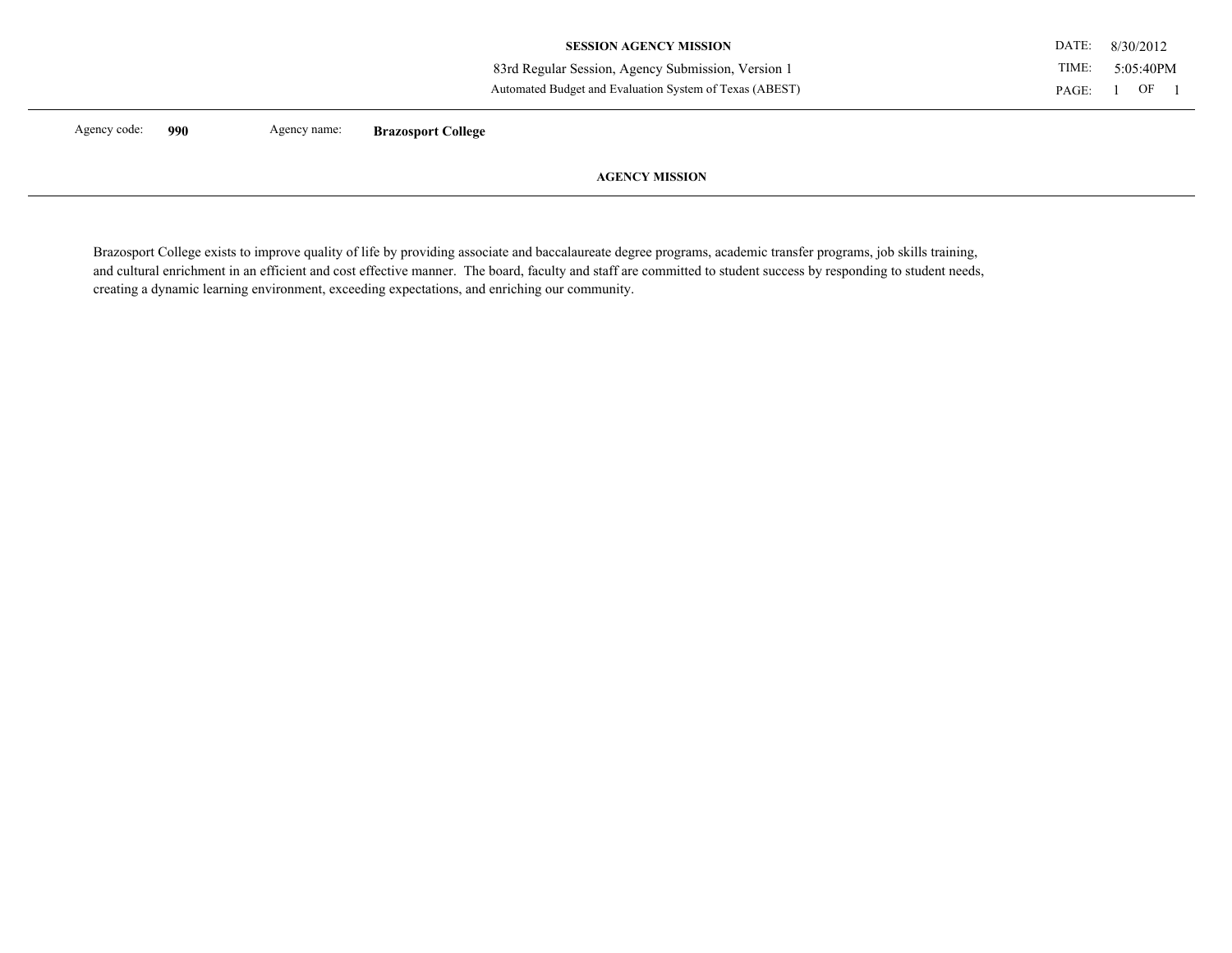Automated Budget and Evaluation System of Texas (ABEST)

## **990 Brazosport College**

| Goal / Objective / STRATEGY                       | Exp 2011    | <b>Est 2012</b> | <b>Bud 2013</b> | <b>Req 2014</b>  | <b>Req 2015</b>  |
|---------------------------------------------------|-------------|-----------------|-----------------|------------------|------------------|
| Provide Instruction                               |             |                 |                 |                  |                  |
| Provide Administration and Instructional Services |             |                 |                 |                  |                  |
| 1 ACADEMIC EDUCATION (1)                          | 3,043,286   | 2,878,066       | 2,881,048       | $\boldsymbol{0}$ | $\boldsymbol{0}$ |
| 2 VOCATIONAL/TECHNICAL EDUCATION (1)              | 2,282,756   | 1,940,108       | 1,943,109       | $\bf{0}$         | $\bf{0}$         |
| <b>3 BACHELOR OF APPLIED TECHNOLOGY</b> (1)       | 85,809      | 62,612          | 62,612          | $\mathbf{0}$     | $\boldsymbol{0}$ |
| TOTAL, GOAL<br>1                                  | \$5,411,851 | \$4,880,786     | \$4,886,769     | $\$0$            | \$0              |
| TOTAL, AGENCY STRATEGY REQUEST                    | \$5,411,851 | \$4,880,786     | \$4,886,769     | \$0              | \$0              |
| TOTAL, AGENCY RIDER APPROPRIATIONS REQUEST*       |             |                 |                 | \$0              | \$0              |
| <b>GRAND TOTAL, AGENCY REQUEST</b>                | \$5,411,851 | \$4,880,786     | \$4,886,769     | \$0              | \$0              |
| <b>METHOD OF FINANCING:</b>                       |             |                 |                 |                  |                  |
| <b>General Revenue Funds:</b>                     |             |                 |                 |                  |                  |
| 1 General Revenue Fund                            | 5,411,851   | 4,880,786       | 4,886,769       | $\boldsymbol{0}$ | $\mathbf{0}$     |
| <b>SUBTOTAL</b>                                   | \$5,411,851 | \$4,880,786     | \$4,886,769     | \$0              | \$0              |
| TOTAL, METHOD OF FINANCING                        | \$5,411,851 | \$4,880,786     | \$4,886,769     | $\$0$            | <b>\$0</b>       |

(1) - Formula funded strategies are not requested in 2014-15 because amounts are not determined by institutions.

2.A. Page 1 of 2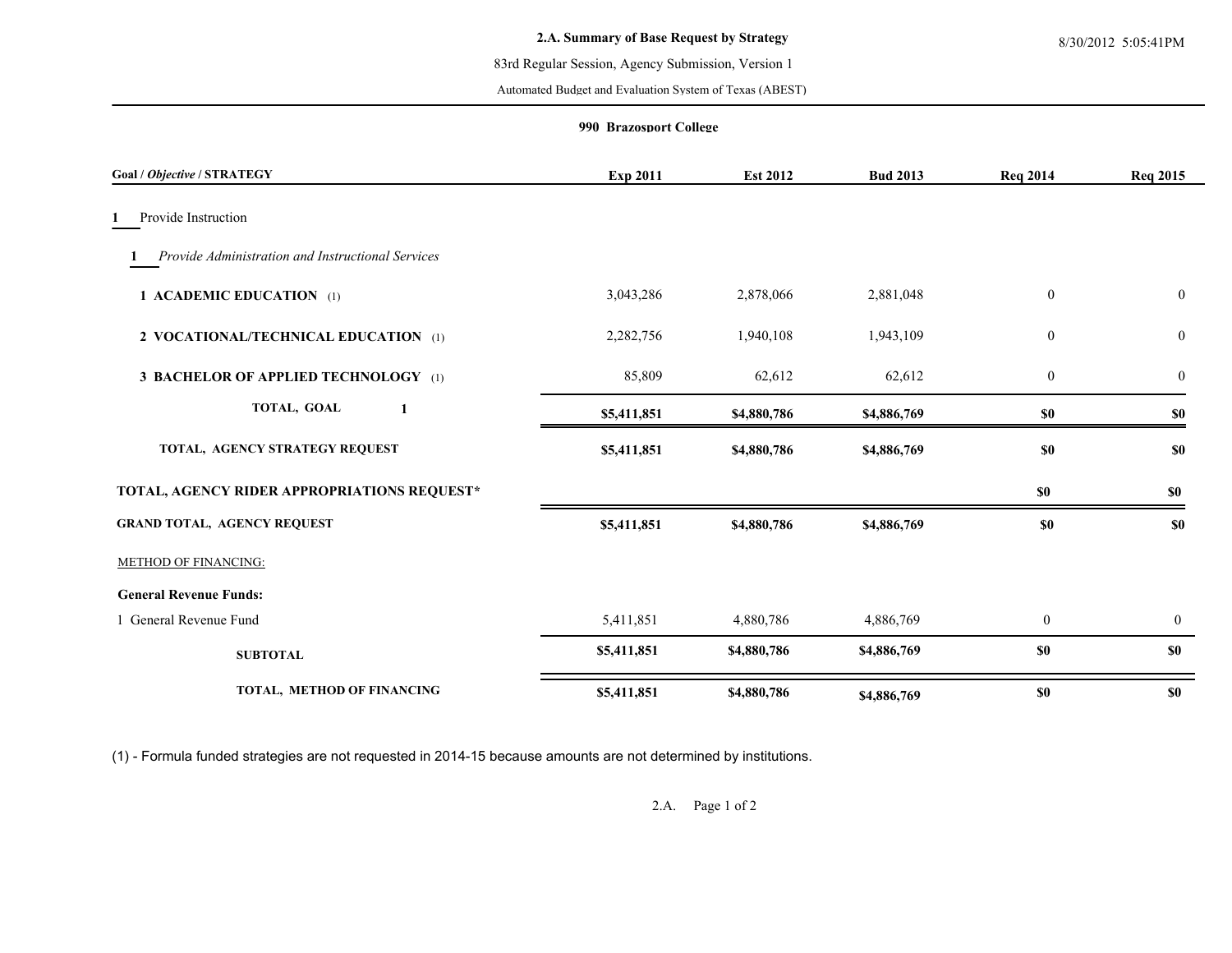Automated Budget and Evaluation System of Texas (ABEST)

## **990 Brazosport College**

| $\sim$<br>$\mathbf{u}$<br><b>FOR OX</b><br>Goal<br>/ <i>Objective</i><br>STRATEGY | 2011<br>ÆО | 2012 | 2013<br><b>Bud</b> | 2014<br>ĸ, | 2015<br>Kea |
|-----------------------------------------------------------------------------------|------------|------|--------------------|------------|-------------|

\*Rider appropriations for the historical years are included in the strategy amounts.

2.A. Page 2 of 2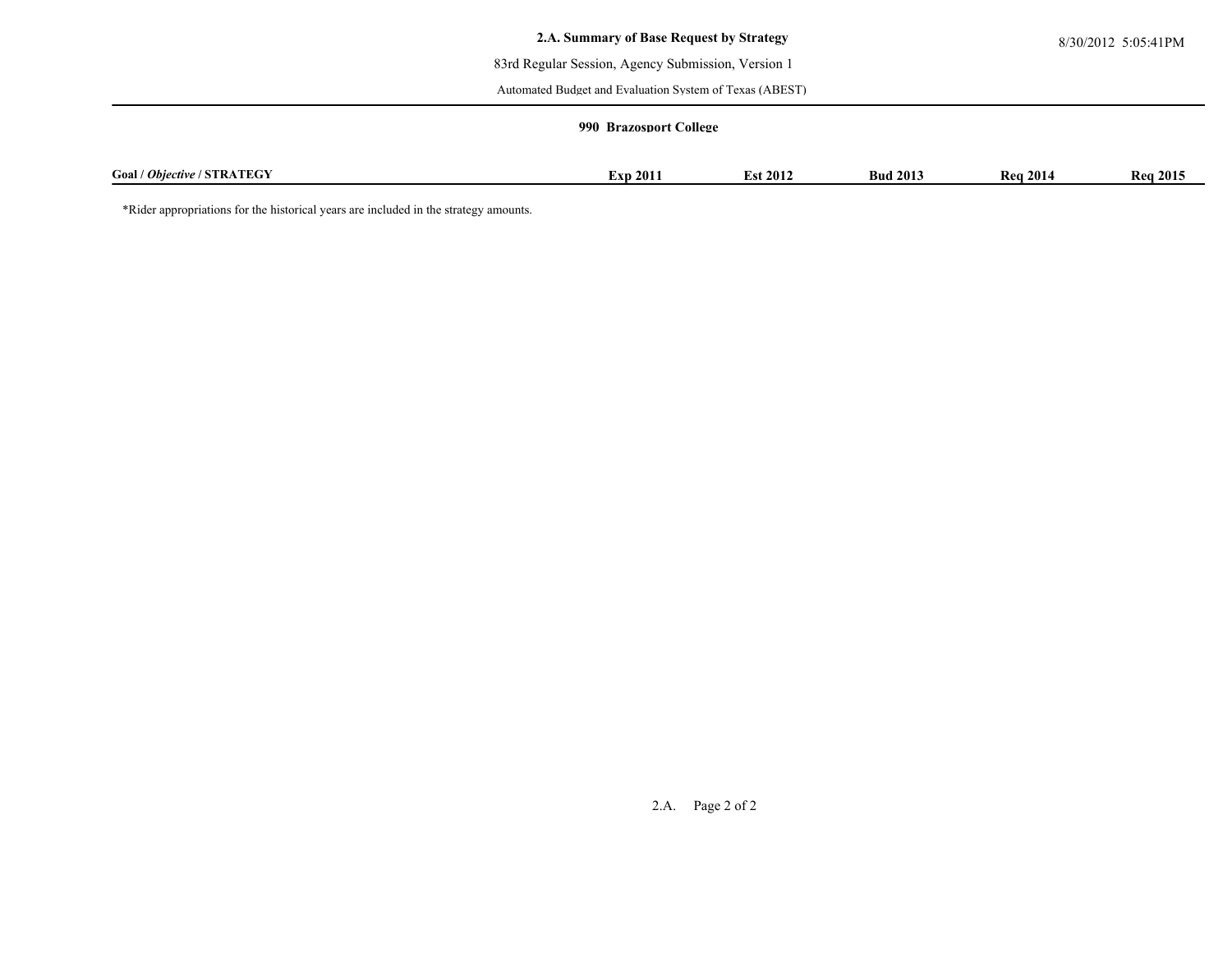# **2.B. Summary of Base Request by Method of Finance** 8/30/2012 5:05:41PM

83rd Regular Session, Agency Submission, Version 1

Automated Budget and Evaluation System of Texas (ABEST)

| Agency code:<br>990                            | Agency name: | <b>Brazosport College</b> |                 |                 |                 |                 |
|------------------------------------------------|--------------|---------------------------|-----------------|-----------------|-----------------|-----------------|
| <b>METHOD OF FINANCING</b>                     |              | <b>Exp 2011</b>           | <b>Est 2012</b> | <b>Bud 2013</b> | <b>Req 2014</b> | <b>Req 2015</b> |
| <b>GENERAL REVENUE</b>                         |              |                           |                 |                 |                 |                 |
| General Revenue Fund<br>REGULAR APPROPRIATIONS |              |                           |                 |                 |                 |                 |
| Baseline                                       | \$5,411,851  |                           | \$4,880,786     | \$4,886,769     | \$0             | $\$0$           |
| TOTAL,<br><b>General Revenue Fund</b>          | \$5,411,851  |                           | \$4,880,786     | \$4,886,769     | \$0             | \$0             |
| <b>GENERAL REVENUE</b><br><b>TOTAL, ALL</b>    | \$5,411,851  |                           | \$4,880,786     | \$4,886,769     | \$0             | \$0             |
| <b>GRAND TOTAL</b>                             | \$5,411,851  |                           | \$4,880,786     | \$4,886,769     | $\$0$           | \$0             |
|                                                |              |                           |                 |                 |                 |                 |

**FULL-TIME-EQUIVALENT POSITIONS**

**TOTAL, ADJUSTED FTES**

| <b>NUMBER OF</b><br>$100\%$<br>$\sim$ $\sim$ FEDERALL. |     |     |     |     |     |
|--------------------------------------------------------|-----|-----|-----|-----|-----|
| <b>FUNDED</b><br>'IL'                                  | 0.0 | 0.0 | v.v | v.v | 0.0 |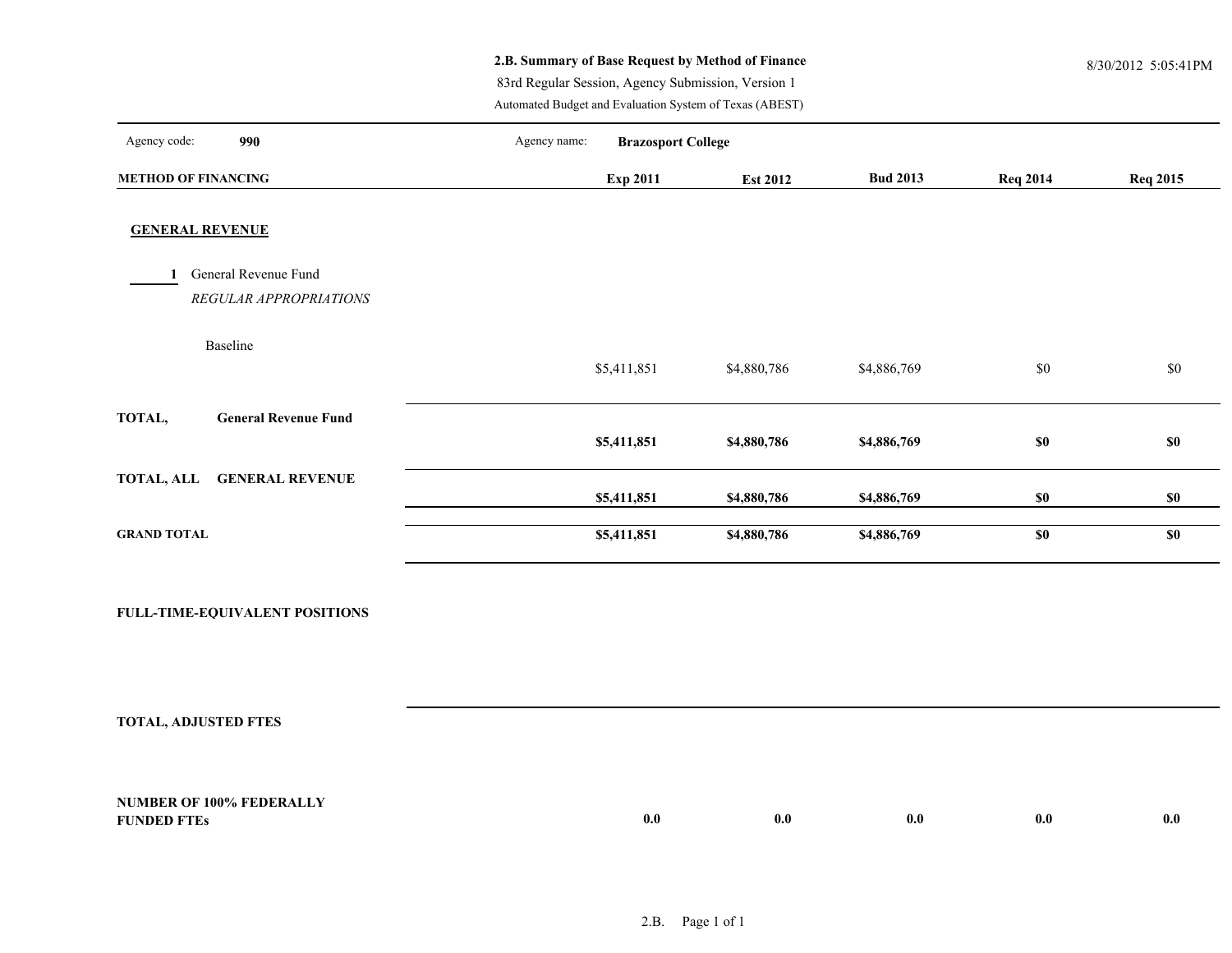## **2.C. Summary of Base Request by Object of Expense** 8/30/2012 5:05:41PM

Automated Budget and Evaluation System of Texas (ABEST) 83rd Regular Session, Agency Submission, Version 1

| 990 Brazosport College                          |                 |                 |                 |                |                |  |  |  |  |  |  |
|-------------------------------------------------|-----------------|-----------------|-----------------|----------------|----------------|--|--|--|--|--|--|
| <b>OBJECT OF EXPENSE</b>                        | <b>Exp 2011</b> | <b>Est 2012</b> | <b>Bud 2013</b> | <b>BL 2014</b> | <b>BL 2015</b> |  |  |  |  |  |  |
| 1001 SALARIES AND WAGES                         | \$5,411,851     | \$4,880,786     | \$4,886,769     | \$0            | \$0            |  |  |  |  |  |  |
| <b>OOE</b> Total (Excluding Riders)             | \$5,411,851     | \$4,880,786     | \$4,886,769     | \$0            | \$0            |  |  |  |  |  |  |
| <b>OOE Total (Riders)</b><br><b>Grand Total</b> | \$5,411,851     | \$4,880,786     | \$4,886,769     | \$0            | \$0            |  |  |  |  |  |  |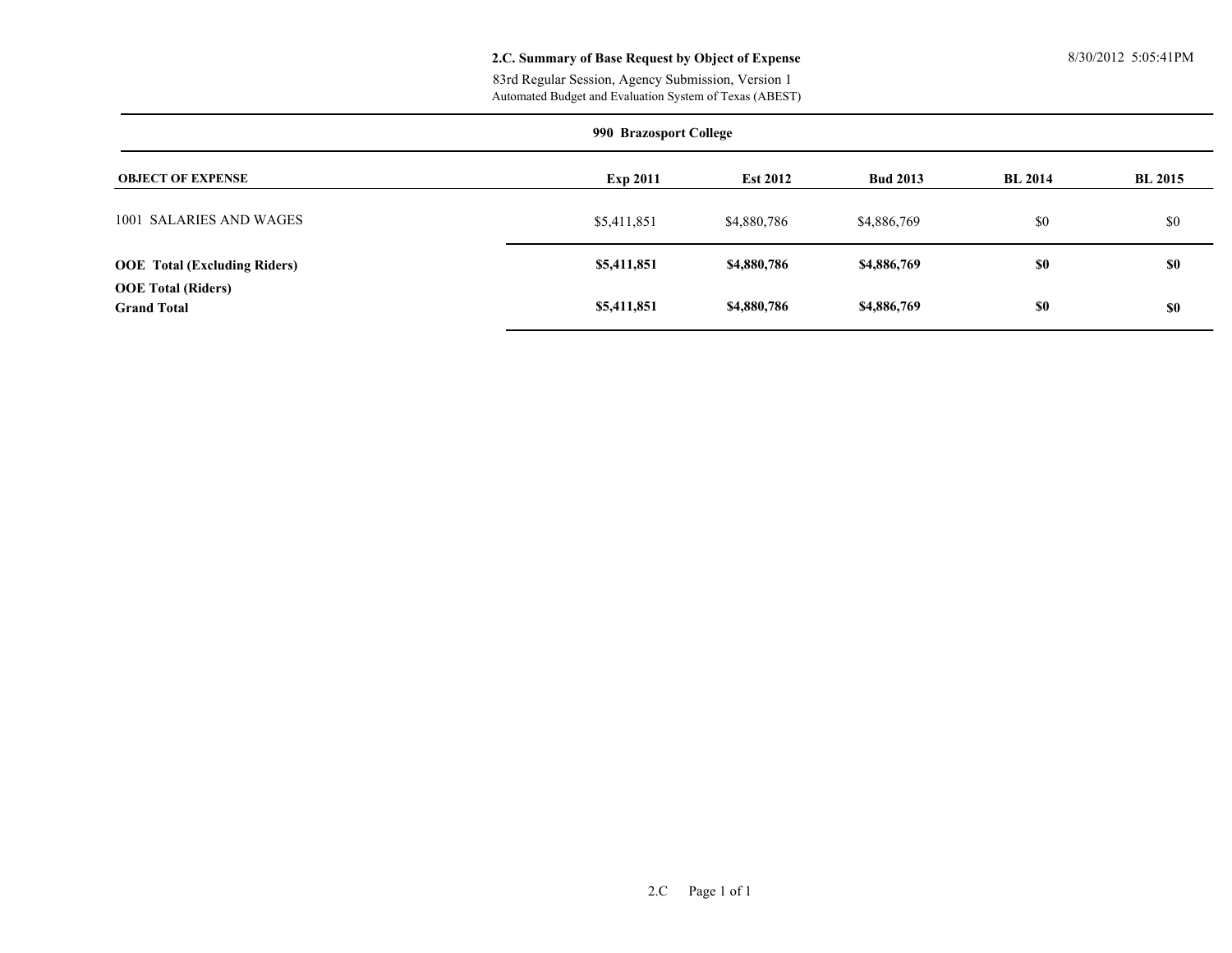**2.F. Summary of Total Request by Strategy**

Automated Budget and Evaluation System of Texas (ABEST) 83rd Regular Session, Agency Submission, Version 1

TIME : **5:05:42PM** DATE : **8/30/2012**

| Agency code:<br>990                                         | Agency name: | <b>Brazosport College</b> |                     |                            |                            |                              |                              |
|-------------------------------------------------------------|--------------|---------------------------|---------------------|----------------------------|----------------------------|------------------------------|------------------------------|
| Goal/Objective/STRATEGY                                     |              | <b>Base</b><br>2014       | <b>Base</b><br>2015 | <b>Exceptional</b><br>2014 | <b>Exceptional</b><br>2015 | <b>Total Request</b><br>2014 | <b>Total Request</b><br>2015 |
| 1 Provide Instruction                                       |              |                           |                     |                            |                            |                              |                              |
| 1 Provide Administration and Instructional Services         |              |                           |                     |                            |                            |                              |                              |
| 1 ACADEMIC EDUCATION                                        |              | \$0                       | \$0                 | \$0                        | \$0                        | \$0                          | \$0                          |
| 2 VOCATIONAL/TECHNICAL EDUCATION                            |              | $\boldsymbol{0}$          | $\mathbf{0}$        | $\boldsymbol{0}$           | $\mathbf{0}$               | $\mathbf{0}$                 | $\overline{0}$               |
| 3 BACHELOR OF APPLIED TECHNOLOGY                            |              | $\mathbf{0}$              | $\mathbf{0}$        | $\boldsymbol{0}$           | $\mathbf{0}$               | $\boldsymbol{0}$             | $\overline{0}$               |
| TOTAL, GOAL 1                                               |              | $\$0$                     | \$0                 | \$0                        | \$0                        | \$0                          | \$0                          |
| <b>TOTAL, AGENCY</b><br><b>STRATEGY REQUEST</b>             |              | \$0                       | \$0                 | \$0                        | \$0                        | <b>\$0</b>                   | \$0                          |
| <b>TOTAL, AGENCY RIDER</b><br><b>APPROPRIATIONS REQUEST</b> |              |                           |                     |                            |                            |                              |                              |
| <b>GRAND TOTAL, AGENCY REQUEST</b>                          |              | \$0                       | <b>\$0</b>          | \$0                        | \$0                        | <b>\$0</b>                   | \$0                          |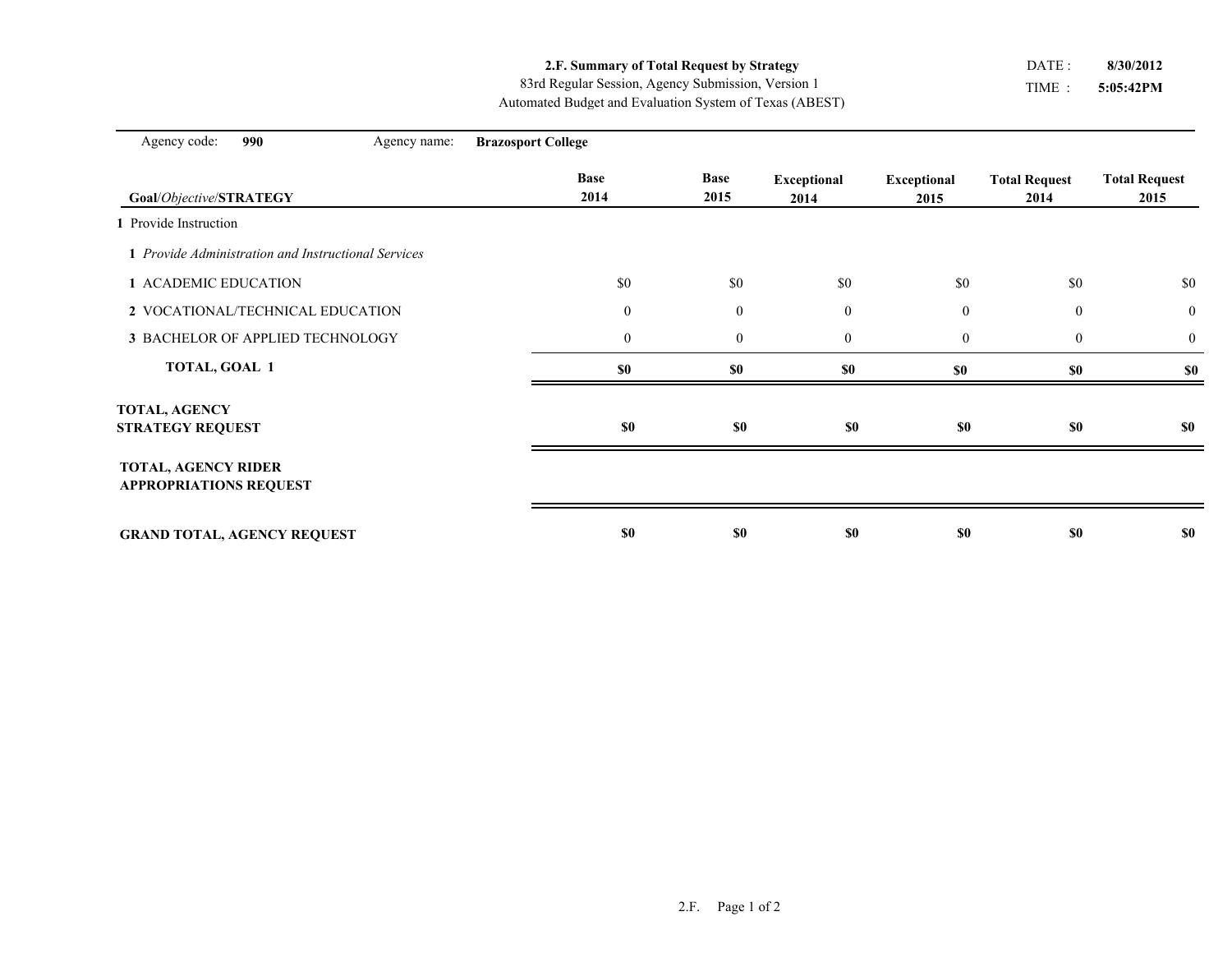**2.F. Summary of Total Request by Strategy**

Automated Budget and Evaluation System of Texas (ABEST) 83rd Regular Session, Agency Submission, Version 1

TIME : **5:05:42PM** DATE : **8/30/2012**

| 990<br>Agency code:               | Agency name: | <b>Brazosport College</b> |                     |                            |                            |                              |                              |
|-----------------------------------|--------------|---------------------------|---------------------|----------------------------|----------------------------|------------------------------|------------------------------|
| Goal/Objective/STRATEGY           |              | <b>Base</b><br>2014       | <b>Base</b><br>2015 | <b>Exceptional</b><br>2014 | <b>Exceptional</b><br>2015 | <b>Total Request</b><br>2014 | <b>Total Request</b><br>2015 |
| <b>General Revenue Funds:</b>     |              |                           |                     |                            |                            |                              |                              |
| General Revenue Fund              |              | \$0                       | \$0                 | \$0                        | \$0                        | \$0                          | \$0                          |
|                                   |              | \$0                       | \$0                 | \$0                        | \$0                        | \$0                          | \$0                          |
| <b>TOTAL, METHOD OF FINANCING</b> |              | <b>SO</b>                 | \$0                 | \$0                        | \$0                        | \$0                          | \$0                          |

**FULL TIME EQUIVALENT POSITIONS**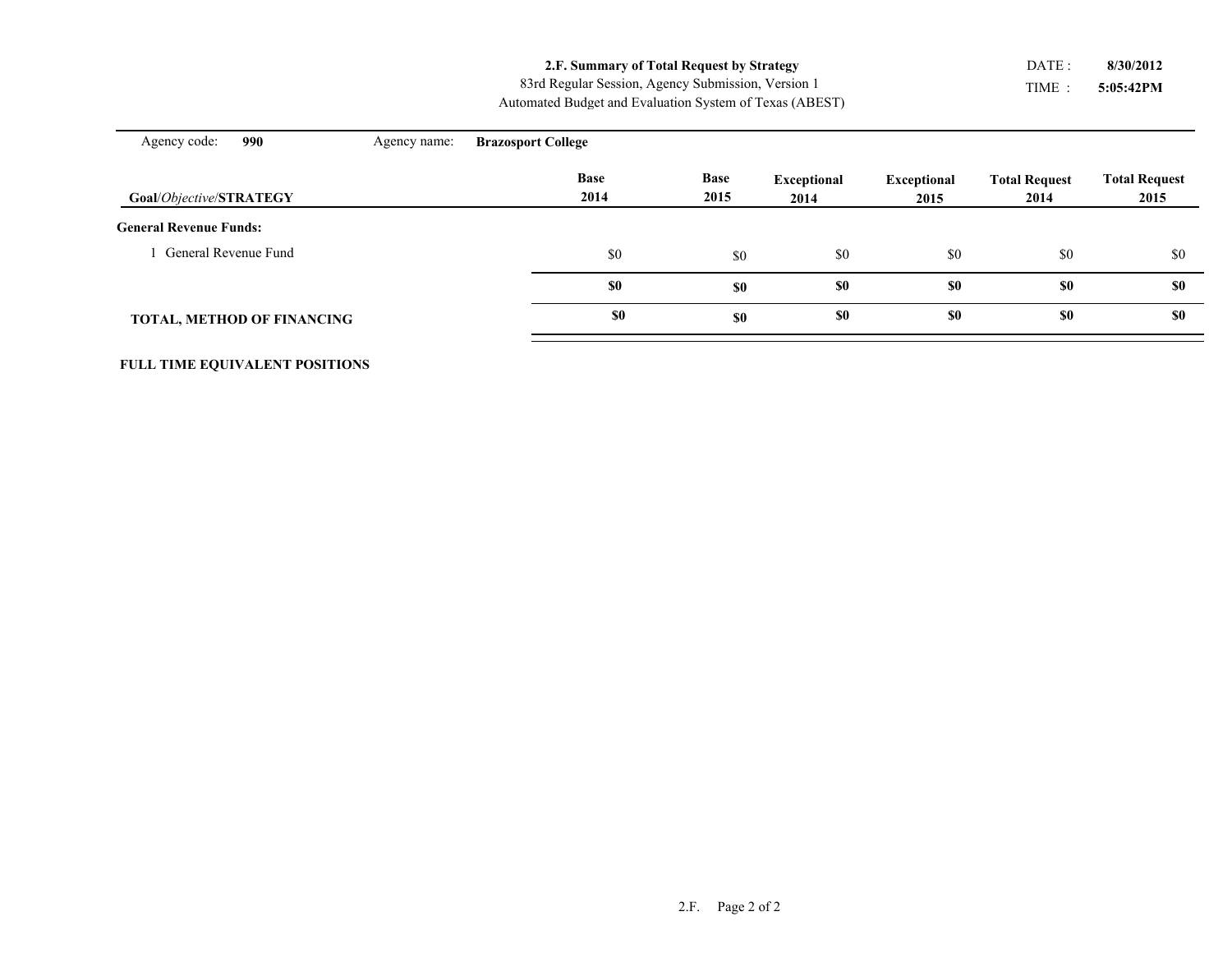Automated Budget and Evaluation System of Texas (ABEST)

|                                                         |                         |                              |                  | Total I & A<br><b>Enrollment</b> | Local Non I & A | <b>GR</b> Percent<br><b>Enrollment</b> | Non - GR<br>Percent | <b>Total</b><br><b>Enrollment</b> |
|---------------------------------------------------------|-------------------------|------------------------------|------------------|----------------------------------|-----------------|----------------------------------------|---------------------|-----------------------------------|
| <b>GENERAL REVENUE / SALARIES</b>                       |                         |                              |                  |                                  |                 |                                        |                     |                                   |
| <b>Unrestricted General Revenue:</b><br>Total Salaries: | \$5,411,856 GR Percent: | \$16,053,554 Non-GR Percent: | 33.71%<br>66.29% |                                  |                 |                                        |                     |                                   |
| <b>FULL TIME ACTIVES</b>                                |                         |                              |                  |                                  |                 |                                        |                     |                                   |
| 1a Employee Only                                        |                         |                              |                  | 140                              | 7               | 50                                     | 97                  | 147                               |
| 2a Employee and Children                                |                         |                              |                  | 44                               | 4               | 16                                     | 32                  | 48                                |
| 3a Employee and Spouse                                  |                         |                              |                  | 42                               | 3               | 15                                     | 30                  | 45                                |
| 4a Employee and Family                                  |                         |                              |                  | 29                               | 3               | 11                                     | 21                  | 32                                |
| 5a Eligible, Opt Out                                    |                         |                              |                  |                                  | $\mathbf{0}$    | $\boldsymbol{0}$                       |                     |                                   |
| 6a Eligible, Not Enrolled                               |                         |                              |                  | $\overline{7}$                   | $\mathbf{0}$    | $\overline{2}$                         | 5                   | $\tau$                            |
| <b>Total for this Section</b>                           |                         |                              |                  | 263                              | 17              | 94                                     | 186                 | 280                               |
| <b>PART TIME ACTIVES</b>                                |                         |                              |                  |                                  |                 |                                        |                     |                                   |
| 1b Employee Only                                        |                         |                              |                  |                                  | $\overline{0}$  | $\boldsymbol{0}$                       |                     |                                   |
| 2b Employee and Children                                |                         |                              |                  | $\theta$                         | $\Omega$        | $\boldsymbol{0}$                       | $\theta$            | $\Omega$                          |
| 3b Employee and Spouse                                  |                         |                              |                  | $\theta$                         | 0               | $\mathbf{0}$                           | $\theta$            | $\theta$                          |
| 4b Employee and Family                                  |                         |                              |                  | $\overline{0}$                   | $\mathbf{0}$    | $\mathbf{0}$                           | $\mathbf{0}$        | $\theta$                          |
| 5b Eligble, Opt Out                                     |                         |                              |                  | $\theta$                         | $\Omega$        | $\boldsymbol{0}$                       | $\overline{0}$      | $\theta$                          |
| 6b Eligible, Not Enrolled                               |                         |                              |                  | 8                                | $\mathbf{0}$    | $\mathfrak{Z}$                         | 5                   | 8                                 |
| <b>Total for this Section</b>                           |                         |                              |                  | 9                                | $\bf{0}$        | $\mathbf{3}$                           | 6                   | 9                                 |
| <b>Total Active Enrollment</b>                          |                         |                              |                  | 272                              | 17              | 97                                     | 192                 | 289                               |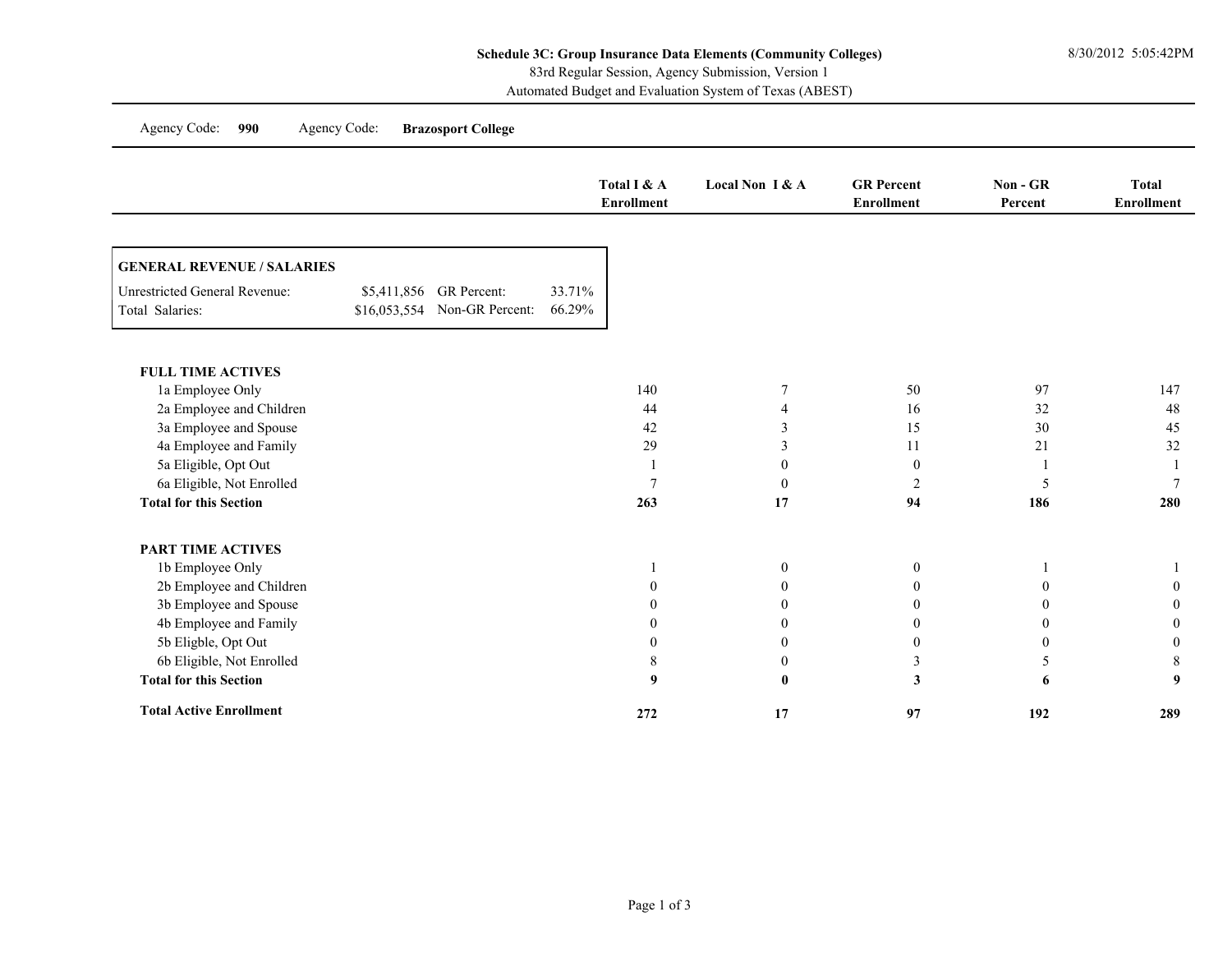Automated Budget and Evaluation System of Texas (ABEST)

Agency Code: **990** Agency Code: **Brazosport College**

|                                  | Total I & A<br><b>Enrollment</b> | Local Non I & A  | <b>GR</b> Percent<br><b>Enrollment</b> | Non - GR<br>Percent | <b>Total</b><br><b>Enrollment</b> |
|----------------------------------|----------------------------------|------------------|----------------------------------------|---------------------|-----------------------------------|
|                                  |                                  |                  |                                        |                     |                                   |
| FULL TIME RETIREES by ERS        |                                  |                  |                                        |                     |                                   |
| 1c Employee Only                 | $\mathbf{0}$                     | $\boldsymbol{0}$ | $\theta$                               | $\theta$            | $\mathbf{0}$                      |
| 2c Employee and Children         |                                  | $\Omega$         | $\Omega$                               | 0                   |                                   |
| 3c Employee and Spouse           |                                  | $\Omega$         | $\theta$                               | 0                   |                                   |
| 4c Employee and Family           |                                  | $\Omega$         | $\theta$                               | $\Omega$            |                                   |
| 5c Eligble, Opt Out              |                                  | $\theta$         | $\boldsymbol{0}$                       | 0                   |                                   |
| 6c Eligible, Not Enrolled        |                                  | $\Omega$         | $\boldsymbol{0}$                       | $\Omega$            |                                   |
| <b>Total for this Section</b>    | $\mathbf{0}$                     | $\mathbf{0}$     | $\bf{0}$                               | $\bf{0}$            |                                   |
| PART TIME RETIREES by ERS        |                                  |                  |                                        |                     |                                   |
| 1d Employee Only                 | $\theta$                         | $\mathbf{0}$     | $\mathbf{0}$                           | $\mathbf{0}$        | $\Omega$                          |
| 2d Employee and Children         |                                  | $\Omega$         | $\theta$                               | $\Omega$            |                                   |
| 3d Employee and Spouse           |                                  | $\theta$         | $\theta$                               | 0                   |                                   |
| 4d Employee and Family           | 0                                | $\Omega$         | $\mathbf{0}$                           | 0                   |                                   |
| 5d Eligble, Opt Out              |                                  | $\Omega$         | $\mathbf{0}$                           | 0                   |                                   |
| 6d Eligible, Not Enrolled        | $\theta$                         | $\theta$         | $\boldsymbol{0}$                       | $\Omega$            |                                   |
| <b>Total for this Section</b>    | $\mathbf{0}$                     | $\mathbf{0}$     | $\bf{0}$                               | $\mathbf{0}$        |                                   |
| <b>Total Retirees Enrollment</b> | $\bf{0}$                         | $\bf{0}$         | $\bf{0}$                               | $\bf{0}$            | $\mathbf{0}$                      |
| TOTAL FULL TIME ENROLLMENT       |                                  |                  |                                        |                     |                                   |
| 1e Employee Only                 | 140                              | $\overline{7}$   | 50                                     | 97                  | 147                               |
| 2e Employee and Children         | 44                               | $\overline{4}$   | 16                                     | 32                  | 48                                |
| 3e Employee and Spouse           | 42                               | 3                | 15                                     | 30                  | 45                                |
| 4e Employee and Family           | 29                               | 3                | 11                                     | 21                  | 32                                |
| 5e Eligble, Opt Out              |                                  | $\theta$         | $\mathbf{0}$                           |                     |                                   |
| 6e Eligible, Not Enrolled        |                                  | $\theta$         | 2                                      | 5                   |                                   |
| <b>Total for this Section</b>    | 263                              | 17               | 94                                     | 186                 | 280                               |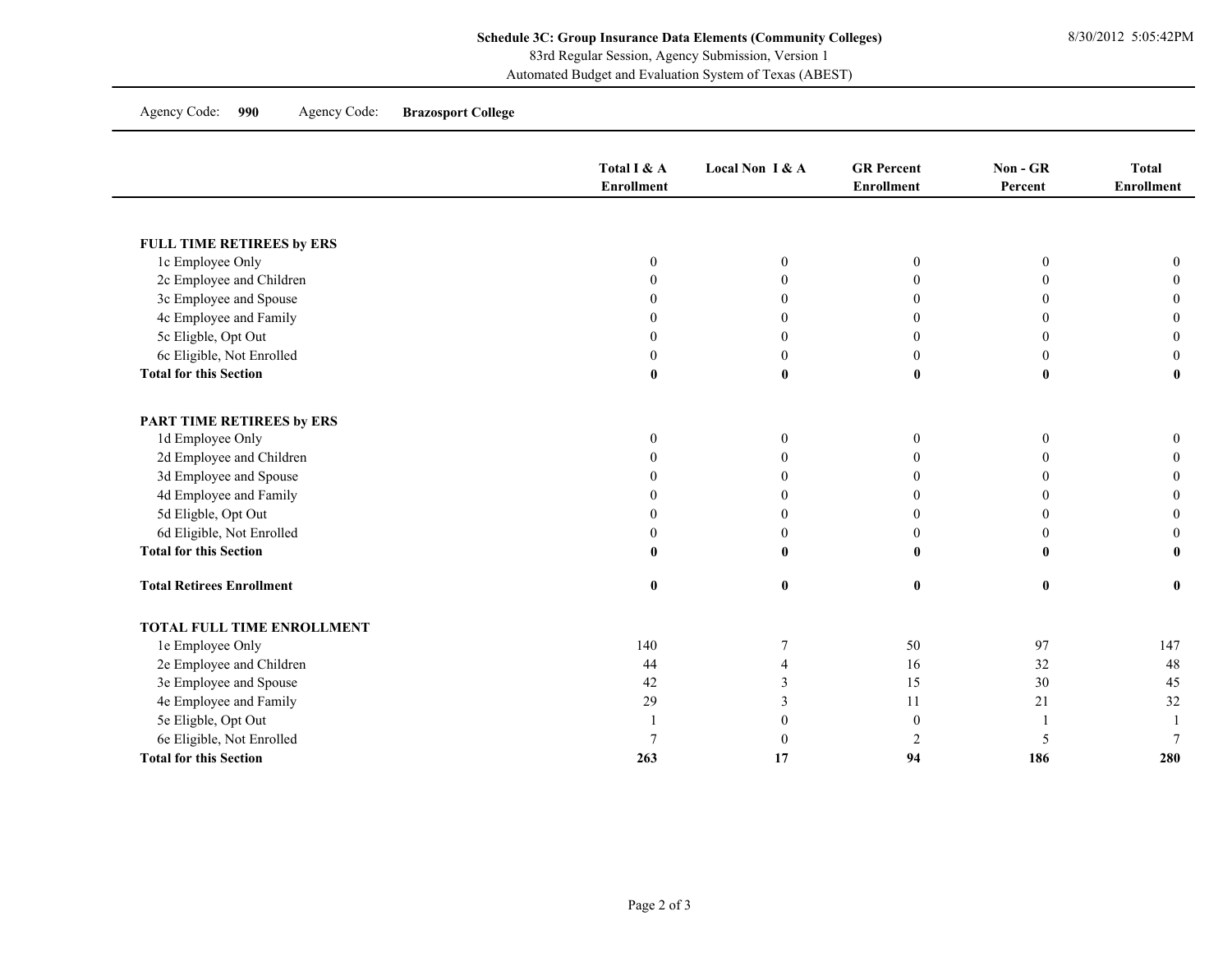Automated Budget and Evaluation System of Texas (ABEST)

Agency Code: **990** Agency Code: **Brazosport College**

|                               | Total I & A | Local Non $I & A$ | <b>GR</b> Percent | $Non - GR$ | <b>Total</b> |
|-------------------------------|-------------|-------------------|-------------------|------------|--------------|
|                               | Enrollment  |                   | <b>Enrollment</b> | Percent    | Enrollment   |
|                               |             |                   |                   |            |              |
| <b>TOTAL ENROLLMENT</b>       |             |                   |                   |            |              |
| 1f Employee Only              | 141         |                   | 50                | 98         | 148          |
| 2f Employee and Children      | 44          |                   | 16                | 32         | 48           |
| 3f Employee and Spouse        | 42          |                   | 15                | 30         | 45           |
| 4f Employee and Family        | 29          |                   | 11                | 21         | 32           |
| 5f Eligble, Opt Out           |             | $\Omega$          | $\overline{0}$    |            |              |
| 6f Eligible, Not Enrolled     | 15          | $\theta$          |                   | 10         | 15           |
| <b>Total for this Section</b> | 272         | 17                | 97                | 192        | 289          |